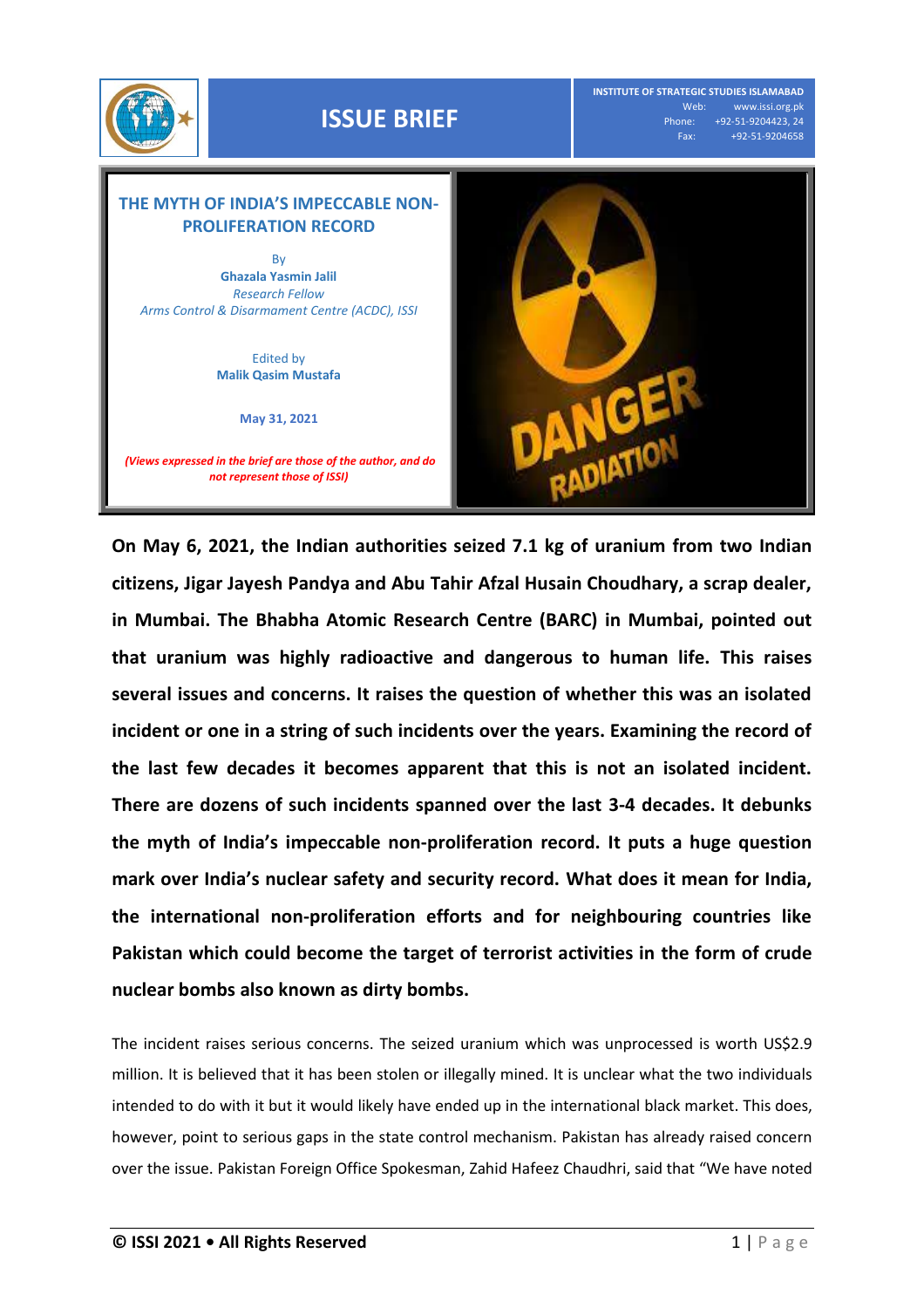with serious concern the reports about the seizure of more than 7 kg of natural uranium from unauthorised persons in India."<sup>1</sup> He further said that "There is a need for a thorough investigation of the matter as to how such sizeable quantity of uranium could become available outside any state control and identify the gaps which made this possible."<sup>2</sup> India should report the incident to the International Atomic Energy Agency's (IAEA's) Incident and Tracking Data Base mechanism since such material could end up in the hands of unauthorised personnel or non-state actors.

Pakistan government has not reported the incident to the IAEA. However, Chairman Institute of Research and Reforms (IRR) and ex-senator Abdul Rehman Malik has urged the IAEA to take serious notice of continuous nuclear proliferation by India and called for an investigation on such incidents in a letter written to the IAEA Director General, Rafael Mariano Grossi. In his letter, he demanded a detailed investigation by the IAEA because the BJP government is controlled by extremists and cannot be trusted. He also requested the IAEA to refer the case of nuclear proliferation to FATF as it is too serious to be ignored. He asserted that the threat of a dirty bomb is a bigger threat than actual terrorism and money laundering.<sup>3</sup>

India's nuclear safety and security record is blemished with dozens of such incidents. Here are some known incidents:<sup>4</sup>

- In 1994 Meghalaya Police seized 2.5 kg of semi-processed uranium from a gang of four smugglers in the Domiasiat region.
- In 1998, a federal politician was arrested near the West Bengal border with 100 kg of uranium from India's Jadugoda mining complex.
- In July 1998, the CBI unearthed a major racket in the theft of uranium in Tamil Nadu, with the seizure of over 8 kg of the nuclear material.

l

<sup>1</sup> "Pakistan Calls for Probe into Seizure of Uranium in India," *Dawn*, May 9, 2021, https://www.dawn.com/news/1622839

<sup>2</sup> Ibid.

<sup>3</sup> "Malik asks IAEA to take Notice of Nuclear Proliferation by India," *The News*, May 11, 2021, https://www.thenews.com.pk/print/833627-malik-asks-iaea-to-take-notice-of-nuclearproliferation-by-india

<sup>&</sup>lt;sup>4</sup> Adrian Levy and Jeffery Smith, "India's Nuclear Explosive Materials are Vulnerable to Theft, US Officials and Experts Say," December 17, 2015, https://publicintegrity.org/nationalsecurity/indias-nuclear-explosive-materials-are-vulnerable-to-theft-u-s-officials-and-expertssay/, and Malik Qasim Mustafa, Ghazala Yasmin Jalil and Tahir Mahmood Azad, "Pakistan and India: Non-Proliferation Credentials," Nuclear Paper Series No. 2, Islamabad Papers 2016, Institute of Strategic Studies, Islamabed.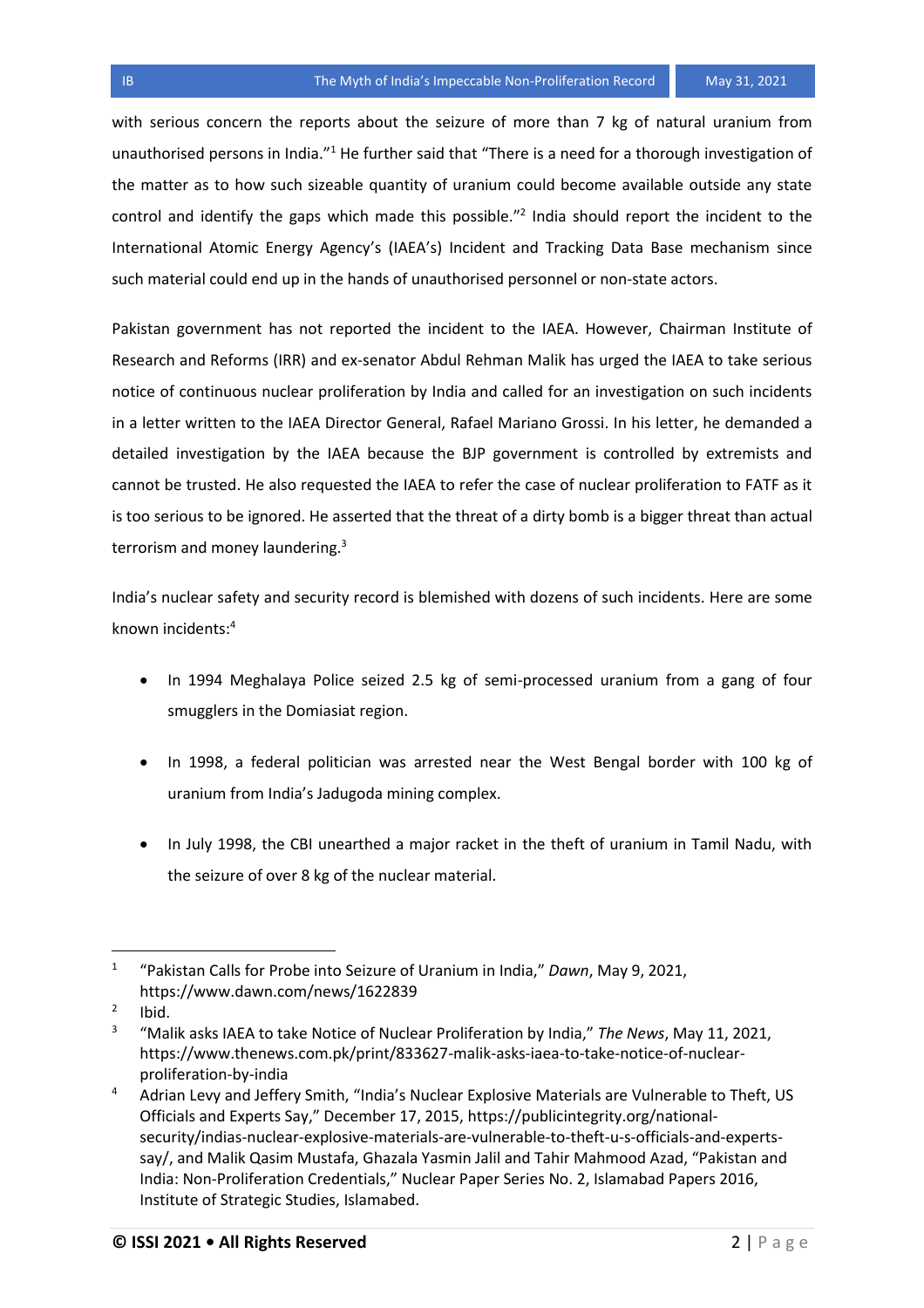- In May 2000, Mumbai police seized 8.3 kg of uranium. It was termed as depleted but radioactive uranium by the BARC. The source of this uranium theft  $-$  as cited by the police  $$ had been a local hospital, the Leelavati hospital, in Bandra.
- Again in November 2000, the Indian intelligence seized 25 kg of highly radioactive uranium from a scrap dealer in Bibi Cancer Hospital
- In August 2001, Police in the Indian state of West Bengal arrested two men with more than 200 grams of semi-processed uranium.
- In 2003, a group was caught in a village on the Bangladesh border with 225 grams of milled uranium allegedly illicitly purchased from a mining employee that they said they intended to wrap around explosives. Indian authorities initially claimed it was from Kazakstan but concluded later it was more likely from a uranium mining complex at Jadugoda, in eastern India.
- In December 2006, a container packed with radioactive material was stolen from a fortified research facility in eastern India.
- In 2008, another criminal gang was caught attempting to smuggle low-grade uranium from one of India's state-owned mines across the border to Nepal.
- In 2008, another group was caught moving an illicit stock of uranium over the border to Bangladesh, the gang having been assisted by the son of an employee at India's Atomic Minerals Division, which supervises uranium mining and processing.
- In 2009, a nuclear reactor employee in southwest India deliberately poisoned dozens of his colleagues with a radioactive isotope apparently due to numerous gaps in plant security.
- In 2013, leftist guerillas in northeast India illegally obtained uranium ore from a governmentrun milling complex in northeast India and strapped it to high explosives to make a crude bomb before being caught by police, according to an inspector involved in the case.
- In 2016, Indian police seized almost 9kg of depleted uranium in the Thane area of Maharashtra.
- In 2018, a uranium smuggling group was arrested by the Kolkata police with 1 kg of radioactive material. The smugglers were reportedly trying to sell uranium worth about \$440,000.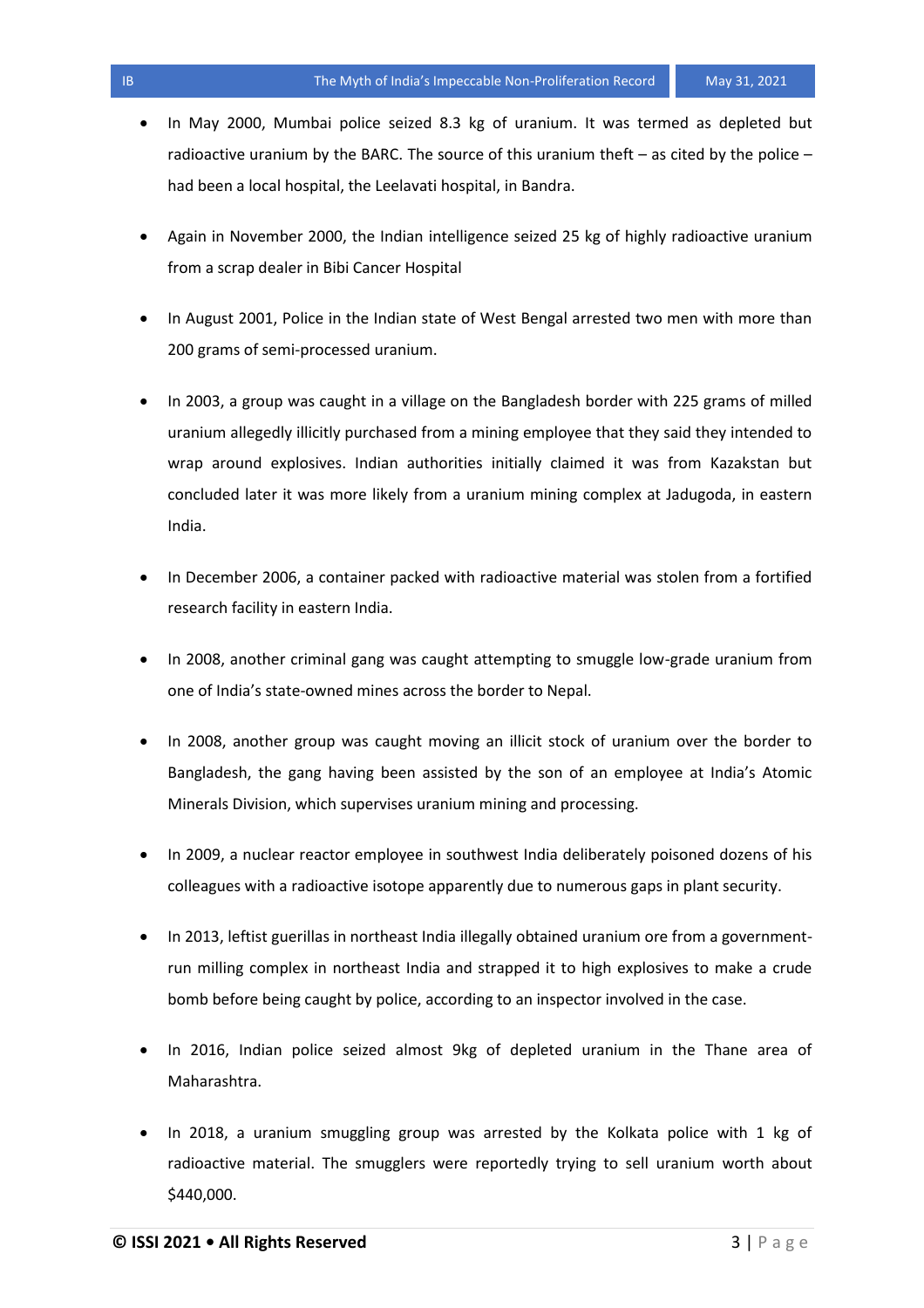Moreover, according to an Indian parliamentary report, 147 mishaps or security-related occurrences were reported in Indian atomic energy plants between 1995 and 1998. Out of these instances, 28 were acute and nine of them occurred in nuclear power installations.<sup>5</sup>

These are only some of the incidents that were reported. There may be dozens more that were never reported to the press. Given the long list of nuclear thefts, an analysis by the Institute of Strategic Studies Islamabad (ISSI) expressed concern over the presence of a nuclear mafia in India and organised crime relating to nuclear materials.<sup>6</sup> This is a source of concern as the effects of nuclear theft go beyond national borders and may lead to nuclear terrorism that should be an issue of international concern.

According to the Nuclear Threat Initiative's (NTI) nuclear security index, in 2014 India ranked 23 among 25 countries that possess bomb's-worth of fissile materials. India fared only above Iran and North Korea. The NTI analysis noted that India's stockpiles are growing and said the country's nuclear regulator lacked independence from political interference and adequate authority.<sup>7</sup> In 2020 ranking India is number 20 with no change since 2018. In comparison, Pakistan ranked 19 in 2020, one position above India. Pakistan was highlighted as the most improved country in the theft ranking improving its overall score by 7 points due to strengthened laws and regulations.<sup>8</sup>

This is only one aspect of India's proliferation activities. There is also a history of other proliferation activities by India. It includes illicit heavy water acquisitions, centrifuge know-how leakage, illicit procurements,<sup>9</sup> aided by a poorly implemented national export control regime and diversion of civil nuclear assistance for weapons use. To date the most glaring example of its proliferation activity is India's 1974 nuclear explosion, for which India diverted nuclear fuel from the Canadian reactors, supplied for peaceful purposes under the 'Atoms for Peace' programme, to conduct its nuclear test. As such, India became the first country to divert peaceful nuclear resources towards weapons use.

l

<sup>5</sup> Ritu Sarin, "Hunt for Yellow Cake," *Indian Express*, June 4, 1998.

 $6$  Dr. Shireen Mazari and Maria Sultan, "Nuclear Safety and Terrorism: A Case Study of India," Issue 19, Islamabad Papers 2001, Institute of Strategic Studies Islamabad (ISSI)

<sup>7</sup> Levy and Smith, "India's Nuclear Explosive Materials."

<sup>8</sup> "Australia Ranks 1st, Pakistan is Most Improved," https://www.ntiindex.org/news/australiaranks-1st-pakistan-is-most-improved/

<sup>9</sup> For details see David Albright and Susan Basu, "India's Gas Centrifuge Program: Stopping Illicit Procurement and the Leakage of Technical Centrifuge Know-How," Institute for Science and International Security (ISIS) Report (March 10, 2006), http://isisonline.org/uploads/isisreports/documents/indianprocurement.pdf, and David Albright and Susan Basu, "Neither a Determined Proliferator nor a Responsible Nuclear State," ISIS Report (April 5, 2006), http://isisonline.org/uploads/isis reports/documents/indiacritique.pdf and Mustafa, Jalil and Azad, "Pakistan and India."